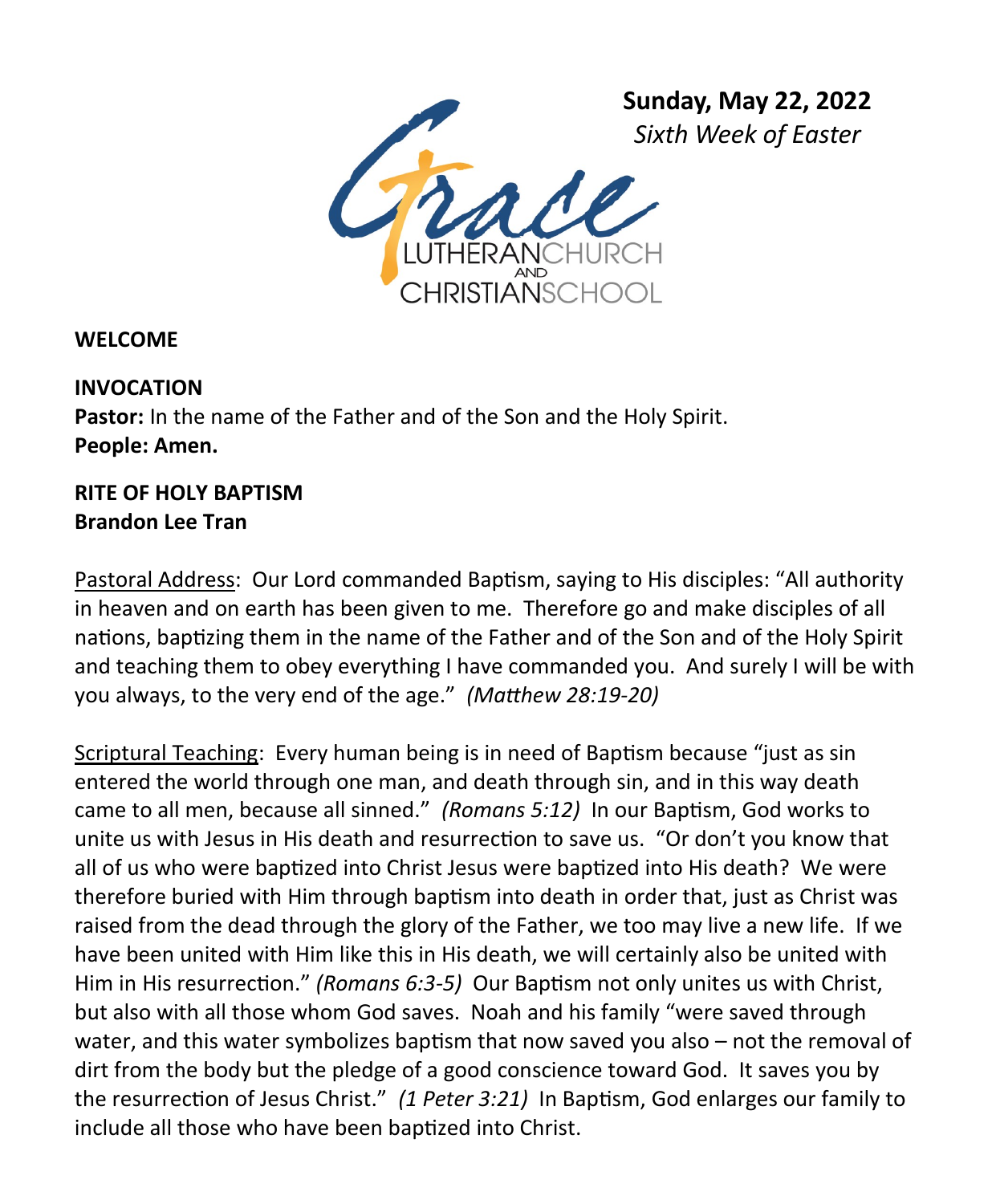Sign of the Cross: Receive the sign of the holy cross both upon your forehead and upon your heart to mark you as one redeemed by Christ the crucified.

Baptismal Faith: Our God has promised to give His gifts of forgiveness, life, and salvation in baptism. Through His Word and water, God buries us with Jesus into death. Just as our Lord Jesus Christ was raised from the dead, the baptized walk in newness of life. It is this new life that we ask you to confess now.

Do you believe in God: Father, Son, and Holy Spirit? If so, say, "Yes, I believe."

Do you reject the devil and all that is against God? If so, say, "Yes, I do."

Do you desire to be united with Jesus Christ in Holy Baptism? If so, say, "Yes. I do."

The Baptism: Brandon Lee Tran, I baptize you in the name of the Father and of the Son and of the Holy Spirit. Amen.

The Baptismal Prayer: We give You thanks, Almighty God, that in Holy Baptism You grant new birth through water and the Spirit. Thank You for making us children of God and heirs of Your promises of forgiveness, salvation and eternal life. We ask You to defend Brandon from all evil that attacks faith. Keep him in Your ways that he may be a faithful witness of Your grace for all humanity; through Jesus Christ our Lord. Amen.

Baptismal Candle: Receive this burning light. Live always by the light of Christ, and be ever watchful for His coming that you may meet Him with joy and enter with Him to the marriage feast of the Lamb in His kingdom, which shall have no end.

Blessing: The almighty and most merciful God, Father, Son, and Holy Spirit, bless and keep you. Amen.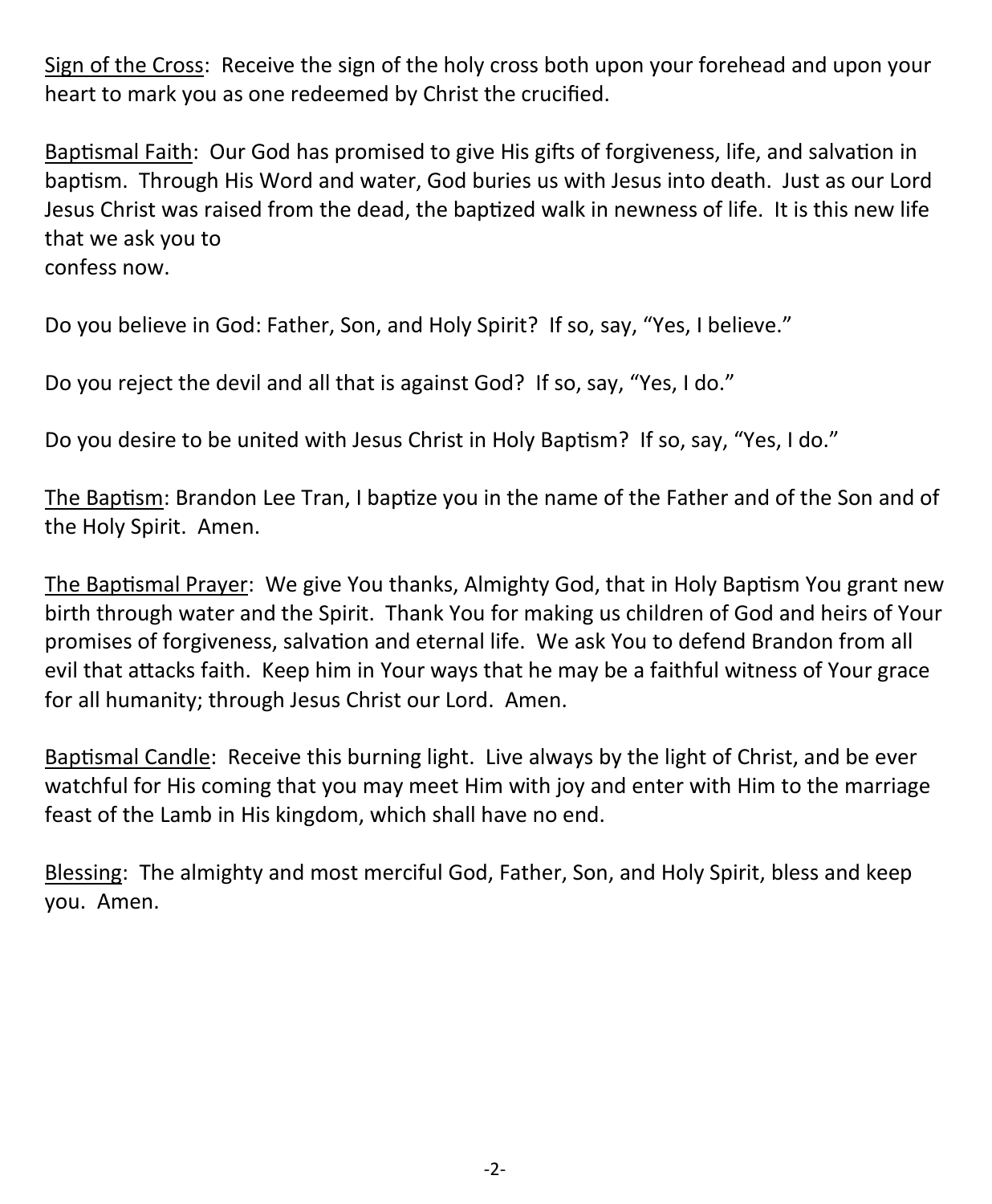# **TESTIMONY Joseph McTigue**

## *HOUSE OF THE LORD*

We worship the God who was We worship the God who is We worship the God who evermore will be He opened the prison doors He parted the raging sea My God He holds the victory

### *Chorus*

*There's joy in the house of the Lord There's joy in the house of the Lord today And we won't be quiet We shout out Your praise There's joy in the house of the Lord Our God is surely in this place And we won't be quiet We shout out Your praise*

Oh oh oh We shout out Your praise

We sing to the God who heals We sing to the God who saves We sing to the God who always makes a way 'Cause He hung up on that cross Then He rose up from that grave My God's still rolling stones away *Chorus ('Cause) We were the beggars Now we're royalty We were the prisoners Now we're running free We are forgiven accepted Redeemed by His grace Let the house of the Lord sing praise (2x) Chorus (2x)* CCLI Song # 7168995

# **SCRIPTURE READING and SERMON Luke 18:1-8**

 $^{1}$ And he told them a parable to the effect that they ought always to pray and not lose heart.  $^{2}$ He said, "In a certain city there was a judge who neither feared God nor respected man.  ${}^{3}$ And there was a widow in that city who kept coming to him and saying, 'Give me justice against my adversary.' <sup>4</sup>For a while he refused, but afterward he said to himself, 'Though I neither fear God nor respect man, <sup>5</sup>yet because this widow keeps bothering me, I will give her justice, so that she will not beat me down by her continual coming.'" <sup>6</sup>And the Lord said, "Hear what the unrighteous judge says. <sup>7</sup>And will not God give justice to his elect, who cry to him day and night? Will he delay long over them? <sup>8</sup>I tell you, he will give justice to them speedily. Nevertheless, when the Son of Man comes, will he find faith on earth?"

**Pastor:** This is the Word of the Lord.

# **People: Thanks be to God.**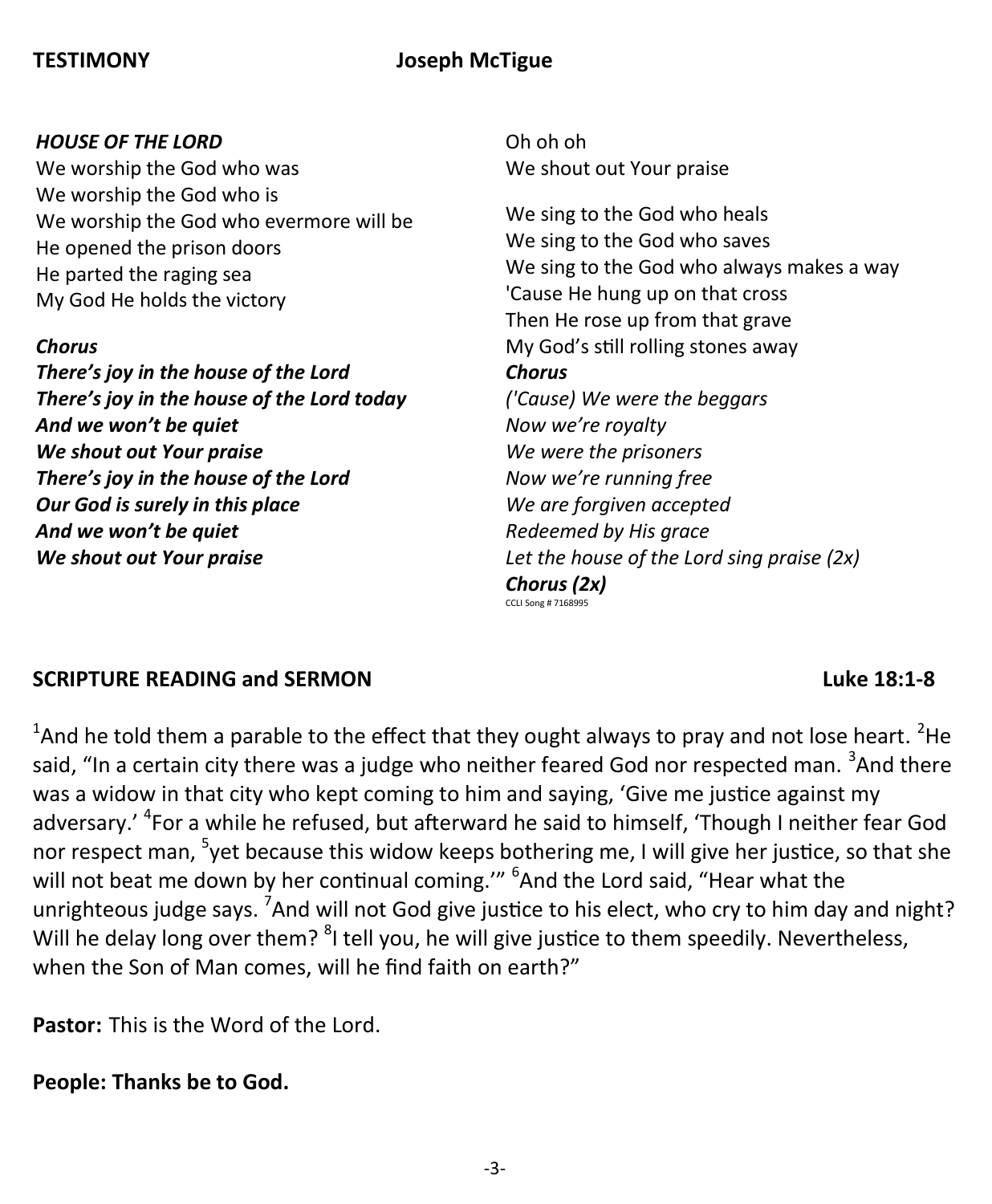## **RITE OF CONFIRMATION**

## Confession of Faith

# Pastor: What is the First Article of the Apostles' Creed?

# **All: I believe in God, the Father Almighty, Maker of heaven and earth.**

P: What does this mean?

Confirmands: I believe that God has made me and all creatures; that He has given me my body and soul, eyes, ears, and all my members, my reason and all my senses, and still takes care of them. He also gives me clothing and shoes, food and drink, house and home, wife and children, land, animals, and all I have. He richly and daily provides me with all that I need to support this body and life. He defends me against all danger and guards and protects me from all evil. All this He does only out of fatherly, divine goodness and mercy, without any merit or worthiness in me. For all this it is my duty to thank and praise, serve and obey Him. This is most certainly true.

P: What is the Second Article of the Apostles' Creed?

**All: And in Jesus Christ, His only Son, our Lord, who was conceived by the Holy Spirit, born of the Virgin Mary, suffered under Pontius Plate, was crucified, died and was buried. He descended into hell. The third day He rose again from the dead. He ascended into heaven and sits at the right hand of God, the Father Almighty. From thence He will come to judge the living and the dead.**

P: What does this mean?

Confirmands: I believe that Jesus Christ, true God, begotten of the Father from eternity, and also true man, born of the Virgin Mary, is my Lord. Who has redeemed me, a lost and condemned person, purchased and won me from all sins, from death, and from the power of the devil; not with gold or silver, but with His holy, precious blood and with His innocent suffering and death, that I may be His own and live under Him in His kingdom and serve Him in everlasting righteousness, innocence, and blessedness, just as He is risen from the dead, lives and reigns to all eternity. This is most certainly true.

P: What is the Third Article of the Apostles' Creed?

# **All: I believe in the Holy Spirit, the holy Christian church, the communion of saints, the forgiveness of sins, the resurrection of the body, and the life everlasting. Amen.**

P: What does this mean?

Confirmands: I believe that I cannot by my own reason or strength believe in Jesus Christ, my Lord, or come to Him; but the Holy Spirit has called me by the Gospel, enlightened me with His gifts, sanctified and kept me in the true faith. In the same way He calls, gathers, enlightens, and sanctifies the whole Christian church on earth, and keeps it with Jesus Christ in the one true faith. In this Christian church He daily and richly forgives all my sins and the sins of all believers. On the Last Day He will raise me and all the dead, and give eternal life to me and all believers in Christ. This is most certainly true.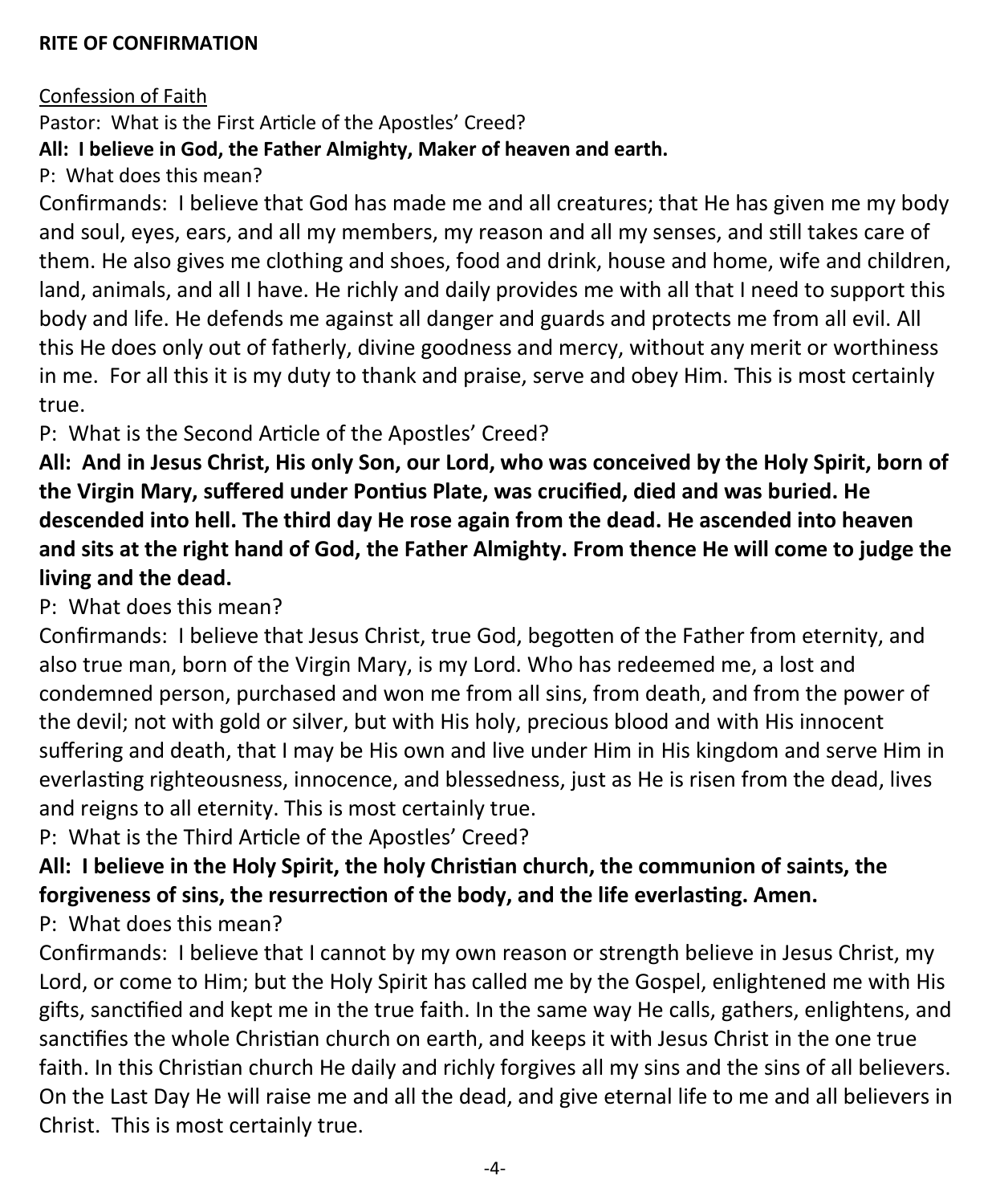Declaration of Faith

P: Do you this day in the presence of God and of this congregation acknowledge the salvation accomplished for you by the death and resurrection of Jesus Christ?

Confirmands: Yes, I do.

P: Do you renounce the devil and all his works and all his ways?

C: Yes, I do.

P: Do you hold all the prophetic and apostolic Scriptures to be the inspired Word of God? C: I do.

P: Do you intend to hear the Word of God and receive the Lord's Supper faithfully?

C: I do, by the grace of God.

P: Do you believe that you are a sinner?

C: Yes, I believe.

P: Do you believe that Jesus Christ died for you and shed His blood for you on the cross for the forgiveness of all your sins?

C: Yes, I believe.

P: Do you intend to live according to the Word of God, and in faith, word, and deed to remain true to God, Father, Son, and Holy Spirit, even to death?

C: I do, by the grace of God.

P: Do you intend to continue steadfast in this confession and in God's Church and to suffer all, even death, rather than fall away from it?

C: I do, by the grace of God.

P: Parents, family, and members of this congregation, the whole Church shares with you the responsibility and concern for the ongoing instruction and spiritual care of these young people. I now ask you, will you intercede for them in prayer and, as much as you are able, give them your counsel and aid that, in communion with the Church, they may grow up to lead a godly life to the praise and honor of Jesus Christ?

# **All: We will, with the help of God.**

# Confirmation Verses and Prayers

**Allison K. Ortmeier - Hebrews 4:14-16**

**Joseph P. McTigue - 1 Corinthians 1:30-31**

**Madilyn M. Sachau - Psalm 5:11-12**

**Brandon L. Tran - Galatians 2:20**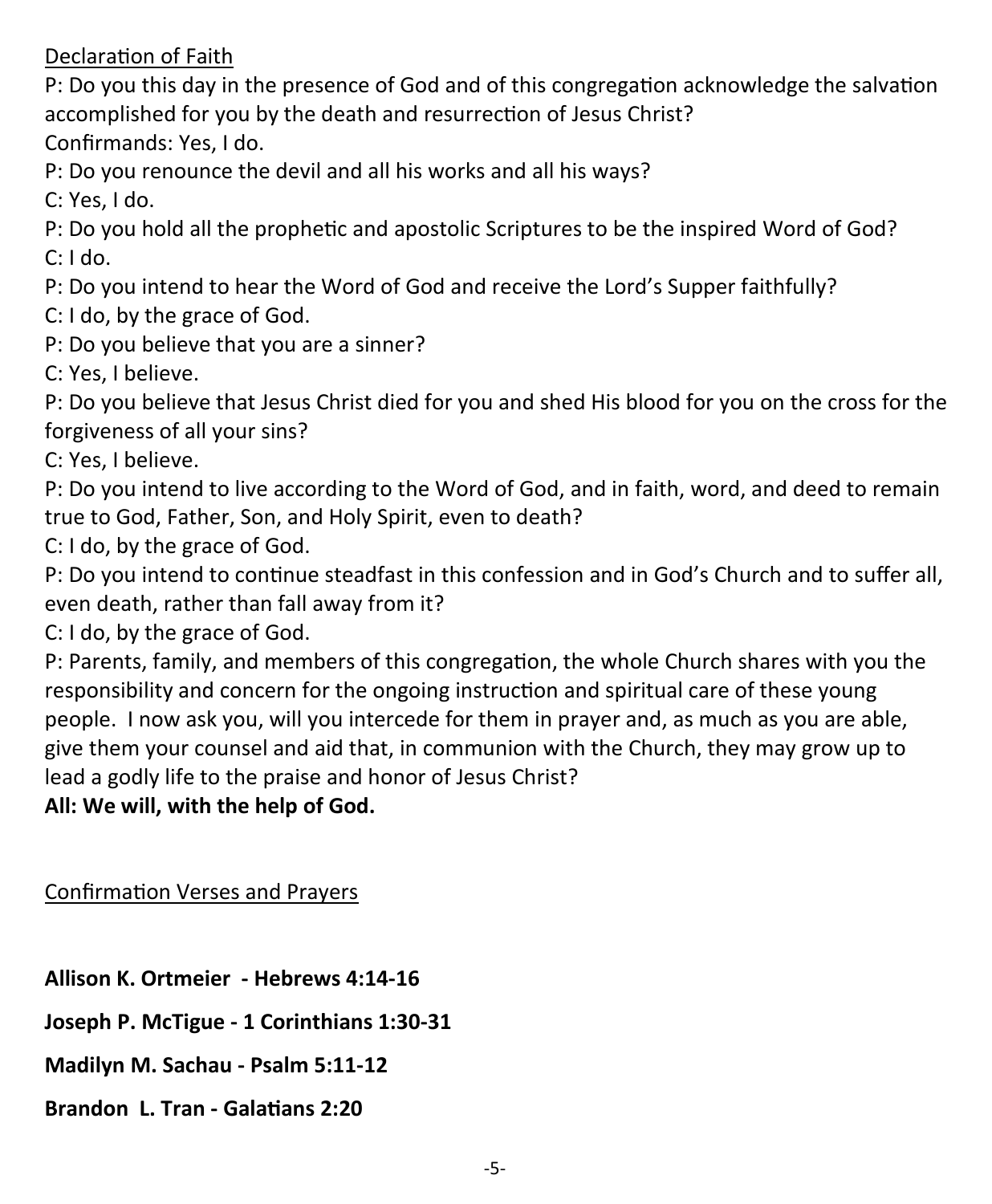## **COMMUNION DISTRIBUTION**

## **ALWAYS**

My foes are many, they rise against me But I will hold my ground I will not fear the war, I will not fear the storm My help is on the way, my help is on the way

*Chorus:* 

*Oh, my God, He will not delay My refuge and strength always I will not fear, His promise is true My God will come through always, always*

Troubles surround me, chaos abounding My soul will rest in You I will not fear the war, I will not fear the storm My help is on the way, my help is on the way *(Chorus 2x)*

I lift my eyes up, my help comes from the Lord I lift my eyes up, my help comes from the Lord I lift my eyes up, my help comes from the Lord I lift my eyes up, my help comes from the Lord

## *(Chorus 2x)*

I lift my eyes up, my help comes from the Lord I lift my eyes up, my help comes from the Lord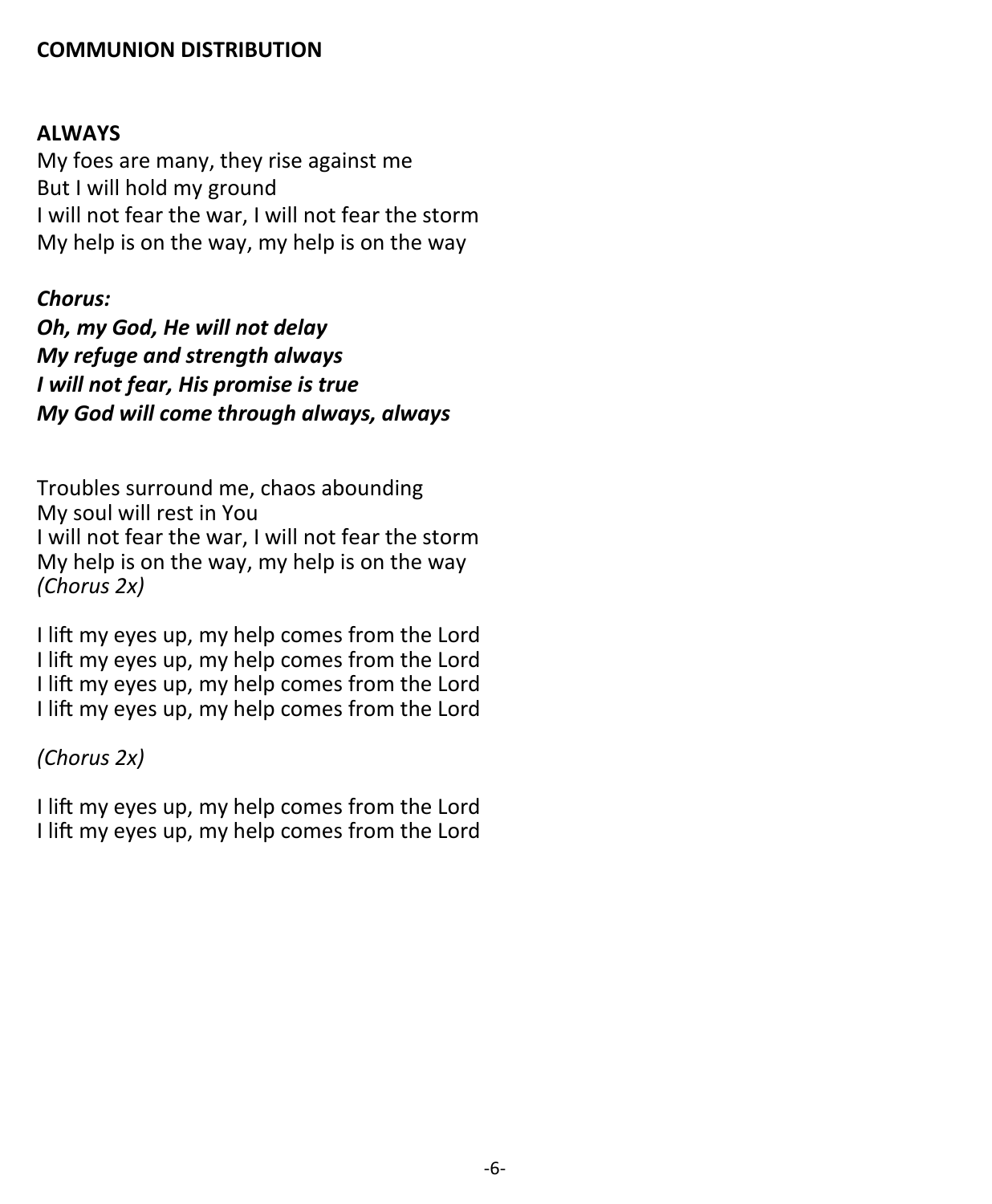## **COME THOU FOUNT**

Come, Thou Fount of every blessing, Tune my heart to sing Thy grace; Streams of mercy, never ceasing, Call for songs of loudest praise. Teach me some melodious sonnet, Sung by flaming tongues above. Praise the mount, I'm fixed upon it, Mount of God's unchanging love.

Here I raise my Ebenezer; Hither by Thy help I'm come; And I hope, by Thy good pleasure, Safely to arrive at home. Jesus sought me when a stranger, Wandering from the fold of God; He, to rescue me from danger, Bought me with His precious blood.

O to grace how great a debtor Daily I'm constrained to be! Let that grace now like a fetter, Bind my wandering heart to Thee. Prone to wander, Lord, I feel it, Prone to leave the God I love; Here's my heart, O take and seal it, Seal it for Thy courts above.

O that day when freed from sinning, I shall see Thy lovely face; Clothèd then in blood washed linen How I'll sing Thy sovereign grace; Come, my Lord, no longer tarry, Take my ransomed soul away; Send thine angels now to carry Me to realms of endless day.